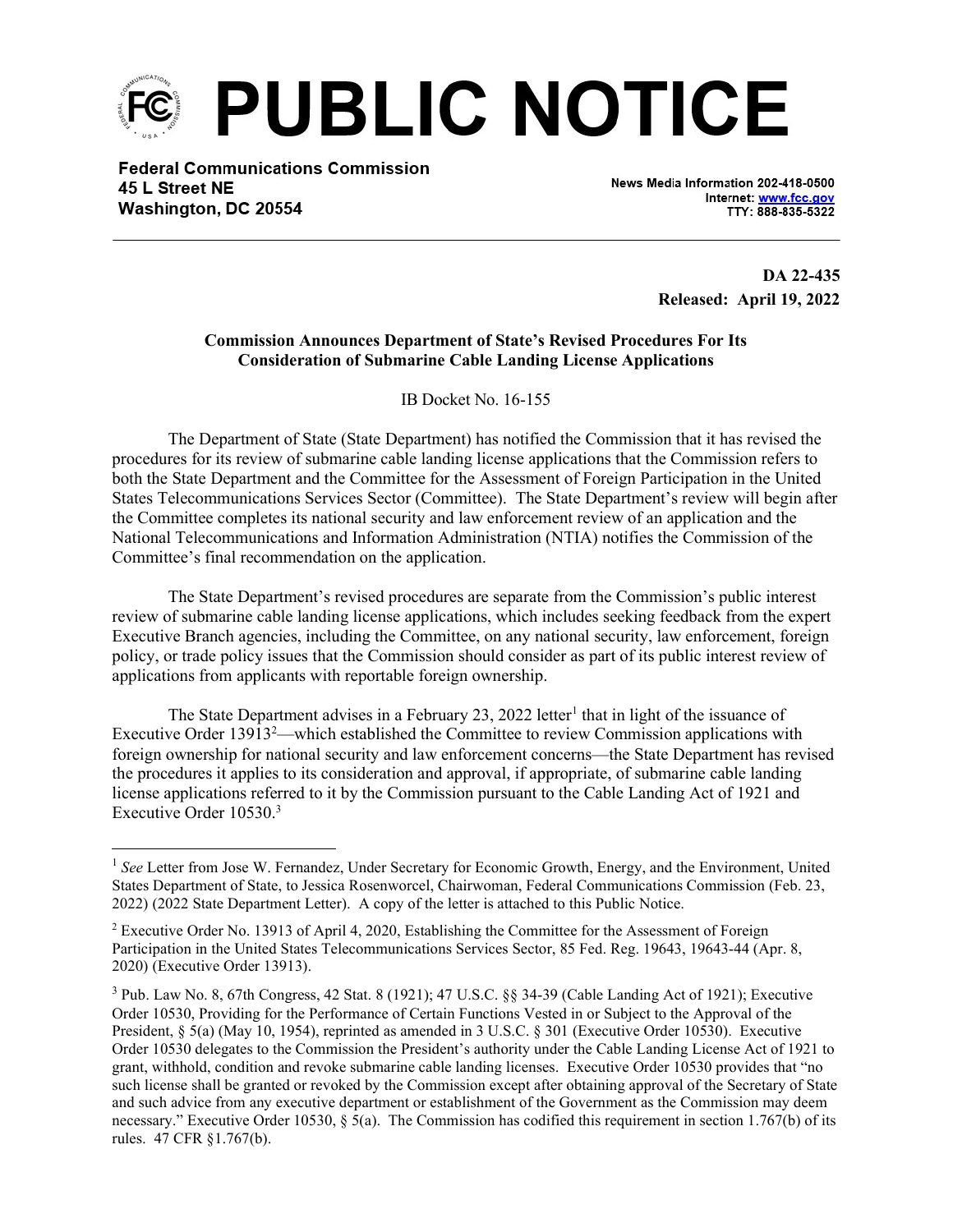Under the coordination procedures the State Department adopted in 2001, it approves the Commission's grant or revocation of all submarine cable landing license applications, including those without foreign ownership, provided that the Commission notifies the United States Coordinator for International Communications and Information Policy (Coordinator), in writing, of each such application, and that no objections are raised by the State Department within 30 days after such notification.<sup>4</sup> Notification to the State Department has generally occurred at the same time the application was placed on the Commission's accepted for filing public notice. Action on an application may not be considered to be approved by the Secretary of State while any State Department objections are pending.<sup>5</sup>

 Rather than commencing its review when the application first goes on public notice, the 2022 State Department Letter specifies that the State Department will begin a 10-day review period for a submarine cable landing license application after the Commission notifies the State Department of the Committee's final recommendation and the Commission's proposed final licensing decision on the application.<sup>6</sup> The Coordinator will notify the Commission in writing if the State Department needs more than a 10-day period to conduct its review.<sup>7</sup> When the State Department needs more than 10 days to review an application, the grant of the application may not be considered approved by the Secretary of State until the Coordinator has notified the Commission in writing that the State Department does not object to the Commission's proposed action on the application.<sup>8</sup> For a submarine cable application that is not reviewed by the Committee, the 30-day State Department review period under the prior procedures remains in effect.<sup>9</sup> The revised policy is effective immediately and applies to all applications that the Commission has not yet acted upon as of February 23, 2022, the date of the letter from the State Department.<sup>10</sup>

As noted, in addition to coordinating all submarine cable applications with the State Department pursuant to Executive Order 10530, the Commission also coordinates with certain Executive Branch agencies, including the State Department and the Committee, for any national security, law enforcement, foreign policy and trade policy issues raised by applications from applicants with reportable foreign ownership.<sup>11</sup> Issued in 2020, Executive Order 13913 established the Committee "to assist the FCC in its public interest review of national security and law enforcement concerns that may be raised by foreign

 $^7$  *Id.* at 2.

 $8$  Id.

 $9$  *Id.* at 1.

 $10$  *Id.* at 2.

<sup>4</sup> Letter from Alan Larson, Under Secretary of State for Economic, Business, and Agricultural Affairs, United States Department of State, to Michael Powell, Chairman, Federal Communications Commission at 1 (dated Dec. 3, 2001) (2001 State Department Letter). A copy of the letter is attached to this Public Notice.

<sup>&</sup>lt;sup>5</sup> *Id.* at 1.

<sup>6</sup> 2022 State Department Letter at 1-2.

 $11$  See Process Reform for Executive Branch Review of Certain FCC Applications and Petitions Involving Foreign Ownership, IB Docket No. 16-155, Report and Order, 35 FCC Rcd 10927, 10934-36, paras. 17, 24 (2020) (Executive Branch Review Order); Erratum (Appendix B – Final Rules), DA 20-1404 (OMD/IB rel. Nov. 27, 2020); 47 CFR § 1.40001(a)(1). See also Rules and Policies on Foreign Participation in the U.S. Telecommunications Market; Market Entry and Regulation of Foreign-Affiliated Entities, IB Docket Nos. 97-142 and 95-22, Report and Order and Order on Reconsideration, 12 FCC Rcd 23891, 23919, para. 63 (1997), recon. denied, 15 FCC Rcd 18158 (2000).